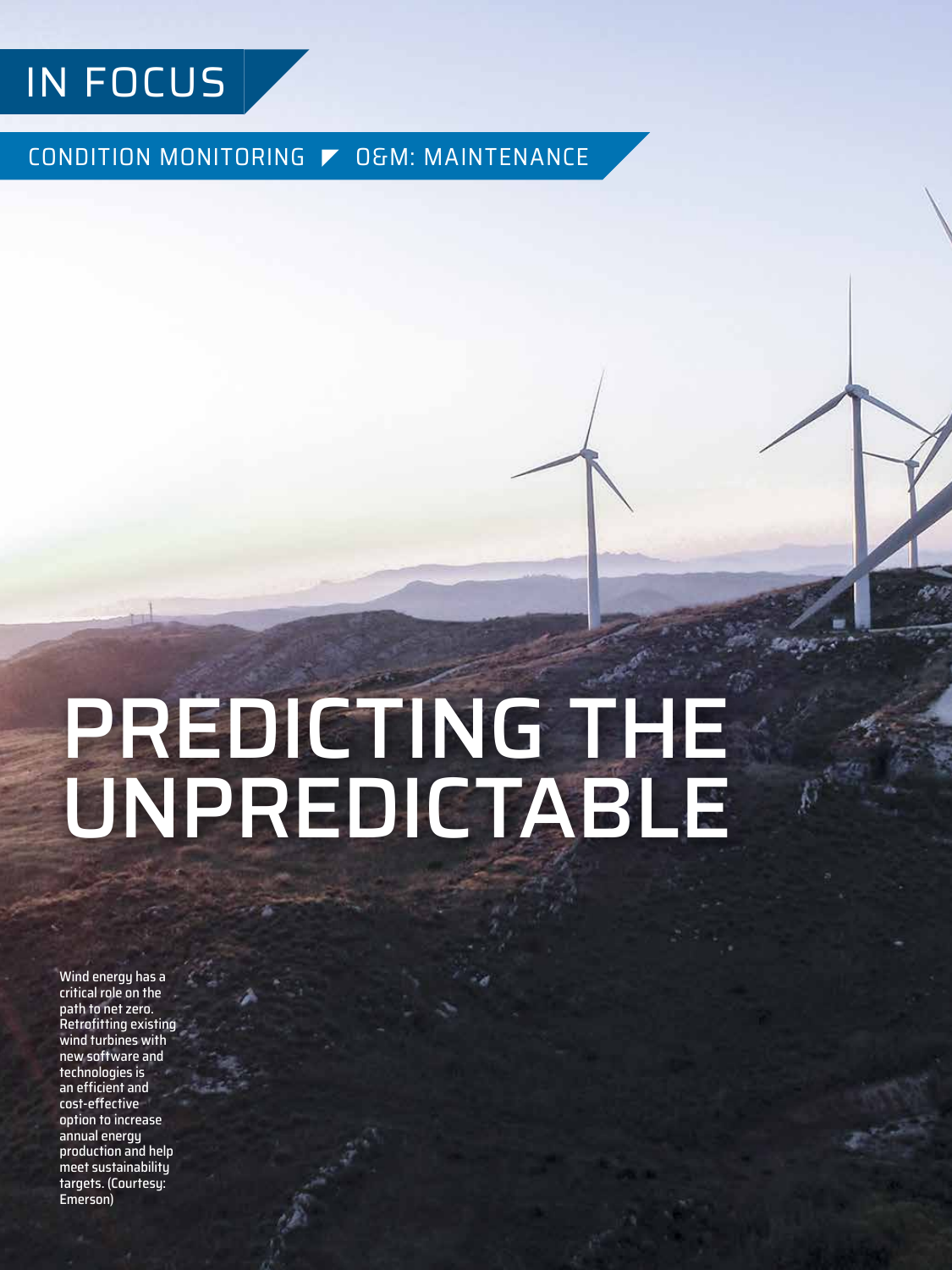

hile the demand for cleaner energy and<br>falling prices has increased the supply<br>of wind power, the growth rate for new<br>wind capacity is falling short of what's<br>needed to meet the world's climate tar-<br>gets. One strategy to h falling prices has increased the supply of wind power, the growth rate for new wind capacity is falling short of what's needed to meet the world's climate targets. One strategy to help bolster capacity is to enhance the operations of existing wind farms by extending turbine lifespan, enhancing performance, and reducing downtime.

The estimated life expectancy of wind turbines is roughly 20 years. Due to their remote locations and exposure to harsh conditions, wind turbines are often subject to extremely high and varying torque loads that result in fatigue wear on rotating equipment such as gearboxes or bearings. Even though these components are designed to withstand severe environments, as the turbines age, they will experience a sharp increase in operations and maintenance costs and their operational life will likely fall short of 20-years.

Unpredictable, variable conditions such as wind speed, wind direction, temperature, and humidity amplify the stress placed on turbine components, which can introduce premature component wear. If left undetected, misalignment, imbalance, looseness, cracks, or other mechanical wear problems can escalate and eventually cause significant equipment damage, machine failure, or even an unplanned outage.

The National Renewable Energy Laboratory's (NREL) Gearbox Reliability Database (GRD) shows that 76 percent of wind-turbine gearboxes failed due to bearings, while 17 percent of failures were caused by gears. Additionally, a member of STLE notes bearing failures in wind turbines can be expensive due to lost production and costs associated with component replacement and maintenance.

The total cost of wind-turbine gearbox replacement varies depending on the turbine location, turbine type, gearbox type, etc.; however, gearbox failures on land-based turbines are assumed "to cost about \$250,000 to \$300,000 per failure event"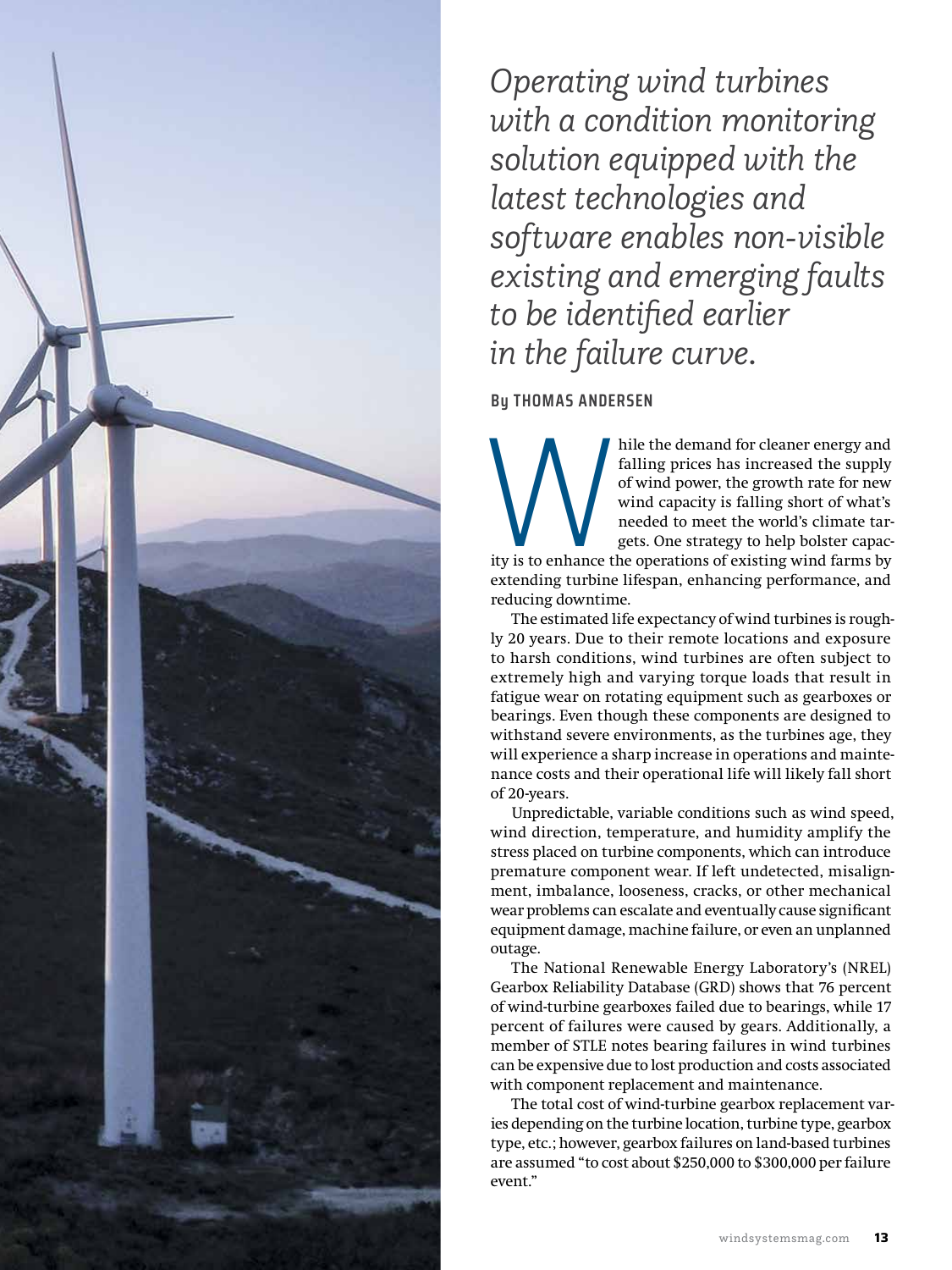### INCREASE RELIABILITY AND AVAILABILITY

Today, most new wind turbines are equipped with an integrated condition monitoring system, while many older turbines are still operating without a view into the health of the turbine components and related systems.

Implementing a retrofit strategy that includes software and technologies tailored to individual wind turbines, their location, surrounding environment, and how they are operated helps to extend lifespan, increase availability, enhance performance and reduce O&M costs. Including condition monitoring with vibration analysis as a key part of that strategy delivers those results by enabling faster, more informed decisions.

For many operators and owners, it's difficult to predict upcoming maintenance needs because they lack newer control systems with condition-monitoring capability or their current monitoring system doesn't use the entire dataset collected from the turbine.

Furthermore, they are operating with "black box" control or software systems that do not provide access to the detailed data needed to customize turbine-specific maintenance plans. Oftentimes, a reliability expert is needed to interpret the limited data that is available and recommend a course of action, which adds cost and prolongs fixing the problem.

State-of-the-art condition monitoring systems that cover all aspects of wind-turbine operations with a focus on vibration analysis can help to quickly pinpoint the root cause of an issue before it escalates. Modern reliability monitoring solutions are designed to simplify operations and maintenance actions by quickly providing recommendations that optimize operating and maintenance choices.

Condition monitoring upgrades should begin with a comprehensive wind-turbine survey to predetermine critical vibration levels and frequency ranges. Proven baseline values from the appropriate International Organization for Standardization (ISO) and The Association of German Engineers (VDI) standards should be used to monitor changes



Operating with a modern condition monitoring and predictive maintenance strategy that uses state-of-the-art sensors and algorithms helps to minimize unplanned outages and maximize energy output and revenue generation. (Courtesy: Emerson)



Supplement resource-strained staff by subscribing to 24/7 surveillance services with wind turbine, condition monitoring, and vibration experts that survey, analyze, and report on the health of wind turbines and wind farms. (Courtesy: Emerson)

in turbine conditions, comparing key parameters against thresholds. Operational turbine data from the main controller enables accurate analysis of vibrations based on component loads and performance.

A few features and functions to consider when evaluating condition monitoring systems include:

 $\blacktriangleright$  Strategically placed external sensors that provide accurate monitoring of tower and drivetrain components, including the gearbox, generator, and main bearings.

 $\blacktriangleright$  Synchronous vibration data sampling for all connected sensors or modules.

 $\blacktriangledown$  Real-time vibration signal processing based on accelerometer inputs.

 $\blacktriangledown$  Advanced algorithms for signal processing and data analysis.

 $\nabla$  A maintenance-free design without fans and replaceable batteries.

 $\blacktriangleright$  Easy integration with turbine control and SCADA systems as well as turbine and farm networks.

- $\blacktriangleright$  Secure data flow, storage, and multi-user access.
- $\blacktriangleright$  Self-diagnostic capabilities with status indication.
- $\blacktriangleright$  Scalable software and hardware architecture.
- $\blacktriangleright$  Flexible configuration and installation options.
- $\blacktriangleright$  Scheduled or event-based data acquisition.
- $\blacktriangledown$  Web access to online and offline data.

Not all wind turbines or farms are the same, and no two starting points are exactly alike. Therefore, the applied condition monitoring system must be adaptable and tailored to meet unique needs with a comprehensive strategy that can be applied to individual turbines or across a fleet of wind assets.

For wind farms comprised of multi-OEM turbines and turbine types, the use of high-performance, vendor-independent condition monitoring software that embraces open standards and protocols enables connectivity to a wide range of devices. Implementing a unified solution streamlines operations and reduces costs.